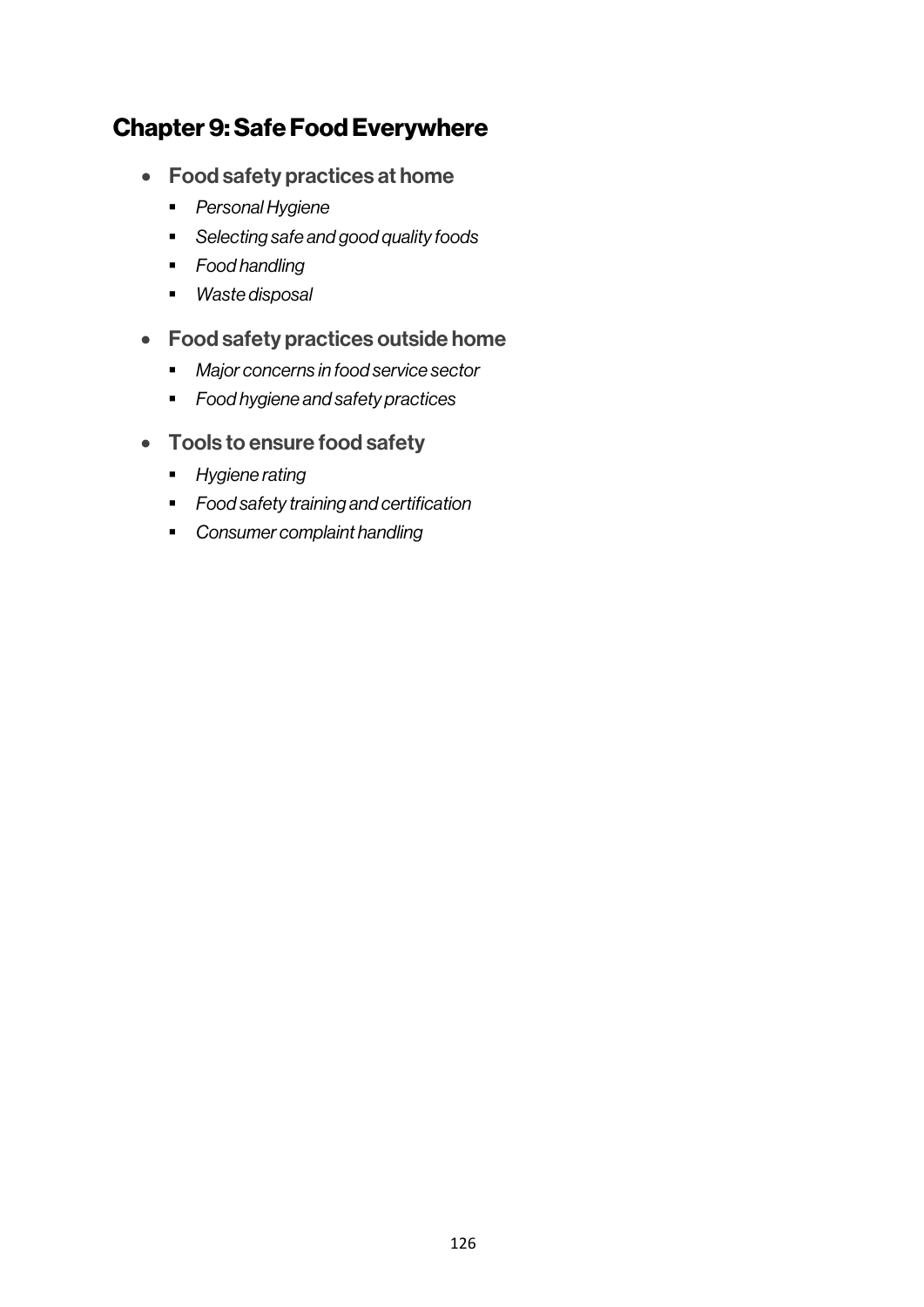# Chapter 9: Safe Food Everywhere

Unsafe food and poor diets create a vicious cycle of disease and malnutrition particularly affecting infants, young children, elderly and the sick. The 'food ecosystem', includes not only food business operators (FBOs) but also the consumers. While food businesses may adopt a casual approach in maintaining food safety and hygiene standards, consumers tend to make wrong food choices (figure 1).



*Figure 9. 1: Food Ecosystem – FBO and Consumer*

Trap of malpractices can be broken by adequate food safety education. This chapter gives simple tips on food safety to empower consumers as well as FBOs. If we look into the food safety ecosystem closely, it can clearly be seen that, any individual eats either at home or out of home. Hence, accordingly the chapter will look at safety issues at home as well as when the individual eats out whether in restaurants, workplace, school or even at a place of worship.

## Food Safety Practices at home

Culture of food safety practices should start at home. If we inculcate these habits within ourselves, we spontaneously will expect the same practices by the food service industry. This will drive the food service industry to adopt the best practices. Food safety can be ensured at the household level by being mindful of personal hygiene, selection of right food, proper food handling and waste disposal.

## Personal Hygiene

We ourselves can be the biggest source of contamination. The following precautions need to be taken by all people handling food so that it does not become contaminated:

- Wash hands every time you handle food, go to the washroom or touch surfaces likely to be contaminated like doorknobs, walls, hair, skin, etc.
- Wear clean clothes and preferably an apron to keep street clothes away from food.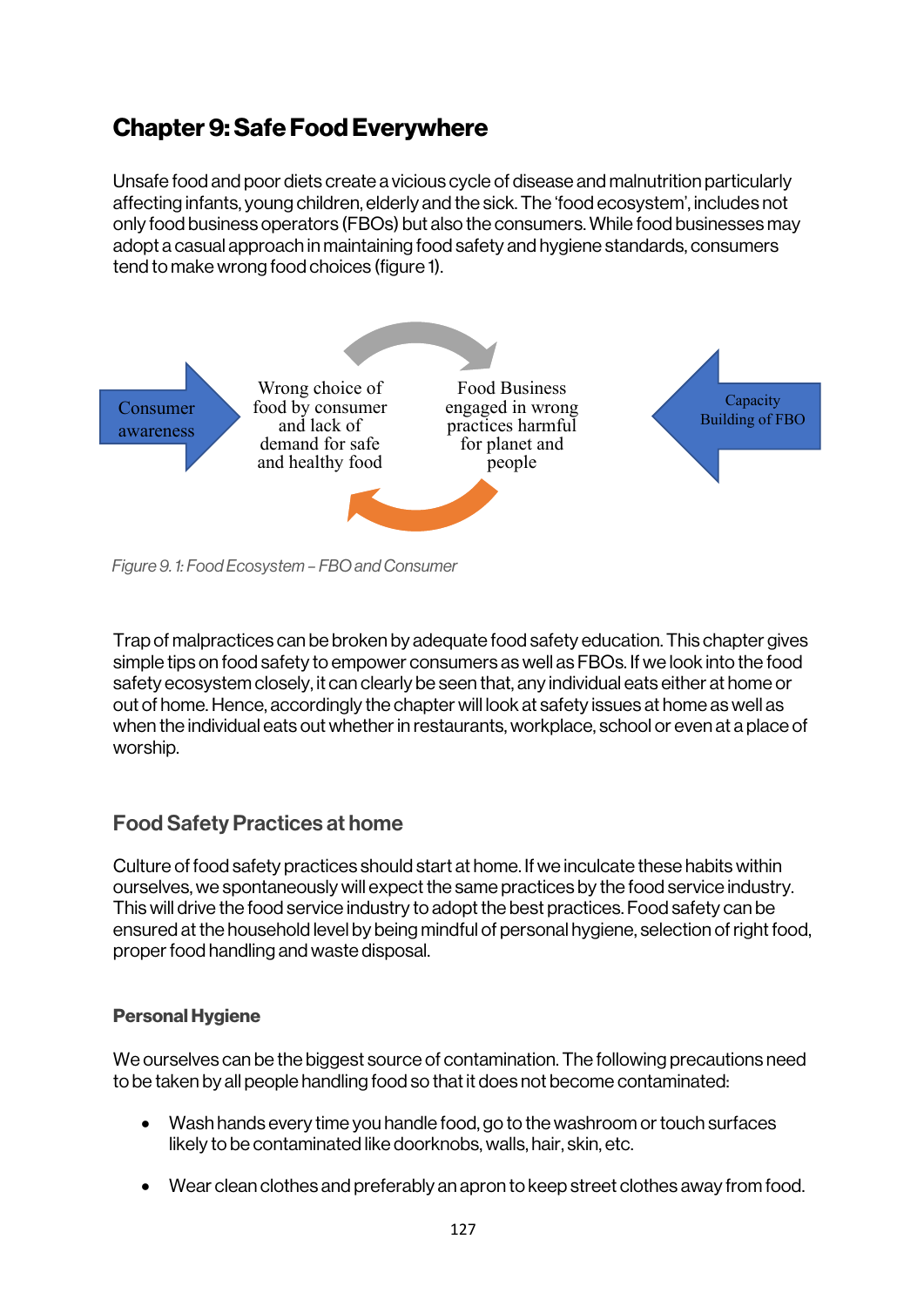- Keep hair short or tied up and covered to prevent strands from falling into food.
- Keep nails short and clean.
- Avoid wearing rings and other pieces of jewellery from which stones, etc can fall into the food.
- Wear gloves while handling food which will not be cooked or reheated like salads.
- Cover all wounds and cuts on your hands properly and preferably wear gloves so that neither the wound nor the bandage comes in contact with the food.
- Do not bring street shoes into the kitchen.
- Avoid cooking if unwell especially with diarrhoea or vomiting as you could be a carrier of a foodborne illness.

## Selecting safe and good quality foods

Healthy and safe eating begins with choosing the right kind of foods. It is important that we select safe and wholesome ingredients to prepare our food. Unless contamination is visible in the form of dirt, mold growth, decay, signs of insect or pest infestation (eggs, body parts, hair, excreta, etc.), it is not simple to detect if the food item is safe. One needs to look out for some cues which point to the product being unfit for consumption or at least being on the verge of spoilage.

Food adulteration, as discussed in an earlier chapter, is another menace one needs to be aware of. What can help is the knowledge about the common adulterants, foods which are likely to be adulterated and simple tests for detection of adulteration which can be done at the household level. It is also helpful to know what to look out for in packaged foods. The label of these foods can help the consumer to identify foods which are more nutritious. The sections which follow include some pointers to help consumers select both safe and nutritious foods.

Consumers need to look for certain features before buying different types of foods. Figure 2 illustrates what to look for while shopping for different food groups.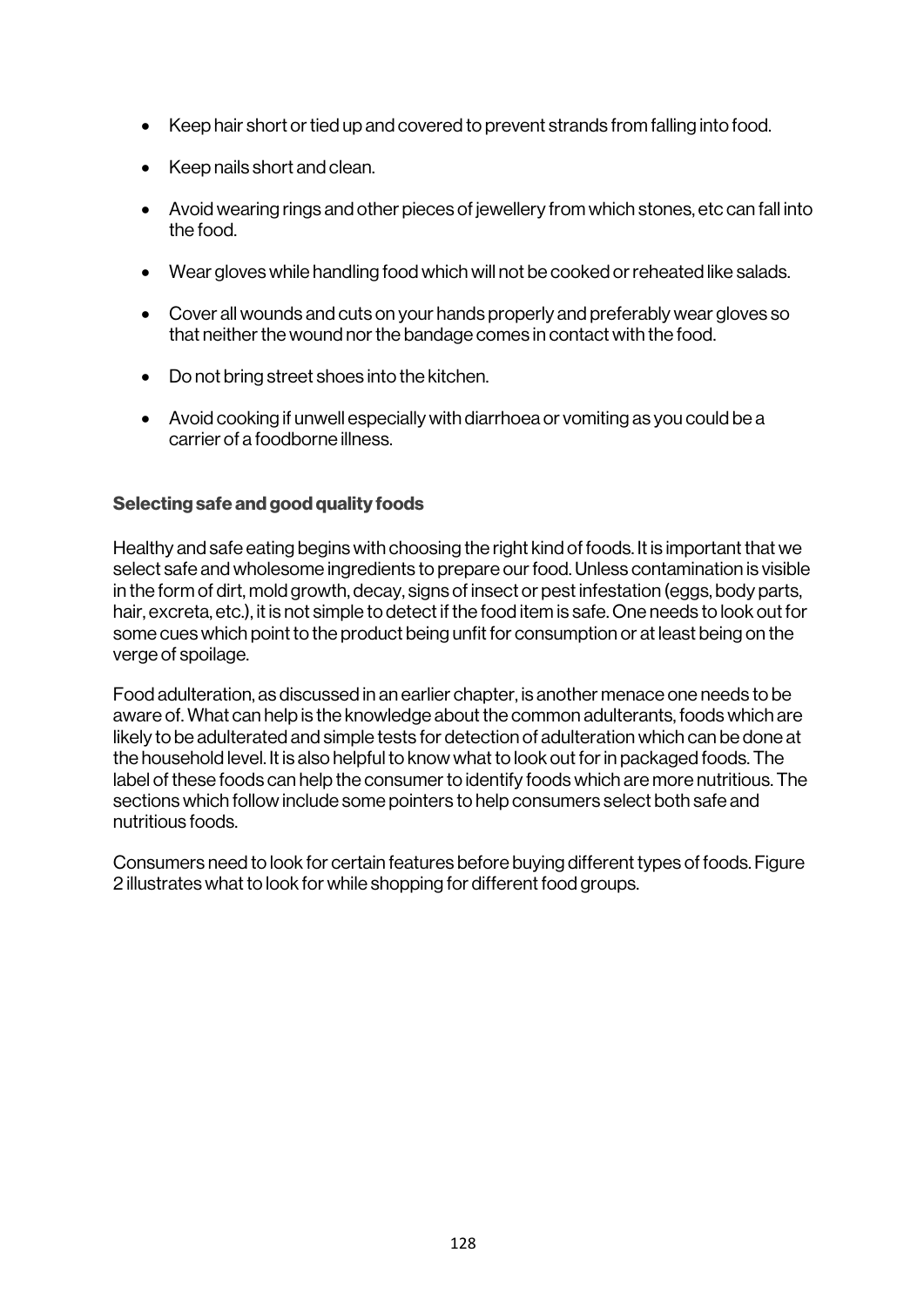

#### Fruits and Vegetables

•Seasonal, firm, fresh, at right stage of maturity

- •Free of bruises, blemishes, mold
- •No portion should be overripe or rotting



## Milk and Milk Products

- •Pasteruized, packaged milk
- •Packaged and properly sealed products like cheese, paneer, milk powder, etc.
- •Check expiry date, avoid sour, slimy to touch products



#### Flesh foods and Eggs

- •Clean and intact egg shells
- •Lean meat, pink flesh, with less cartilage and bone
- •Avoid flesh foods with putrid smell, flesh which separates easily from bone
- •Gills of fish should be red, eyes bulging, flesh firm to touch



#### Cereals and Pulses

•Prefer packaged and sealed grains

•Prefer fortified grains and their products

- •There should be no visible insect infestation, clumps, cottony growth, stones, grit
- 

#### Oils, Nuts and Oilseeds

•Buy only packaged and sealed oil, prefer opague containers •Prefer fortified oils and fats

- •Oils, nuts and oilseeds shouldn't have a rancid odour or taste •Nuts and oilseeds should't be moldy or insect infested
- *Figure 9. 2: Choosing safe food*

#### *Sources of Images*:

Veg/Fruits – https://www.pexels.com/photo/variety-of-vegetables-on-display-1508666/ Milk - https://www.pexels.com/photo/agriculture-animal-blue-sky-breakfast-533307/ Cheeses - https://publicdomainvectors.org/en/free-clipart/Different-cheese-sorts/76694.html Meat – https://www.pexels.com/photo/photo-of-person-holding-raw-meat-1869711/ Oils/ peanut – own click Cereals and pulses – https://www.pexels.com/photo/assorted-color-beans-in-sack-1393382/

Here are some tips on what to keep in mind while purchasing food from the market:

- Buy fresh, seasonal and locally available vegetables and fruits at the right stage of maturity.
- For packed items, look for FSSAI License, expiry date/best before date along with MRP. Read nutritional content, choose the food items depending on the body type and nutritional need.
- Spices and condiments should be closely inspected before purchase, especially powdered spices. Always buy packaged powdered spices and look for quality marks like ISI or AGMARK.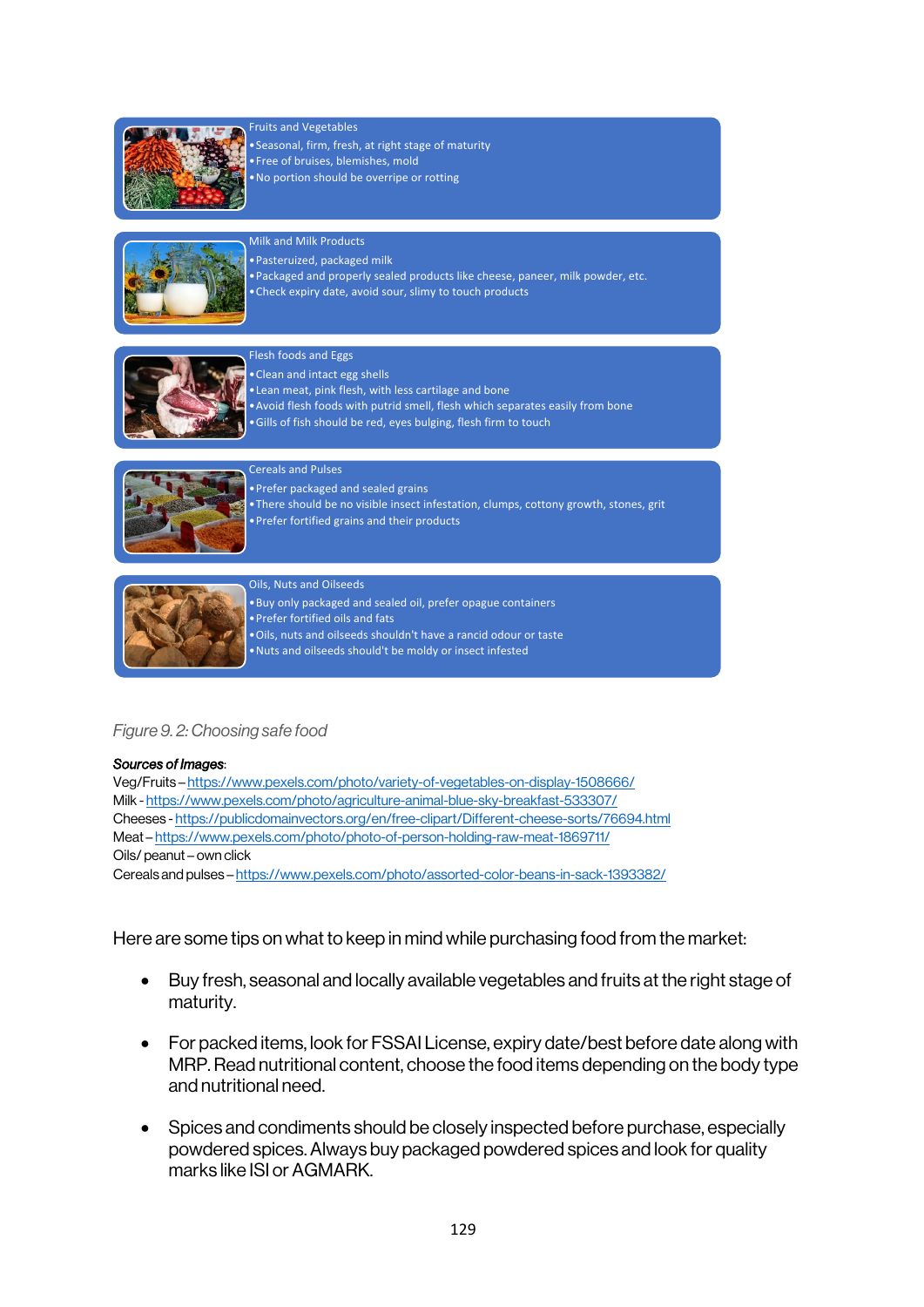- Buying food which is at the right temperature is also important. Certain high-risk foods are sold either chilled or frozen. Frozen foods should be frozen solid at the time of purchase. Make sure these are purchased at the end of the shopping trip so that they can be brought home as soon as possible and put in the freezer until use. Maintaining the cold chain is important for foods like meat and meat products, milk and its products as microbes tend to multiply very fast in such foods at ambient temperatures.
- Buying food from reliable sources is also an important step towards ensuring safe food. This reduces the chances of the food being adulterated.

## Food handling

Once procured, foods also need to be processed, stored and handled with care to ensure that they stay safe. WHO has outlined five keys to keeping food safe (figure 3). The first is cleanliness. We need to ensure that our hands are clean before handling food. Raw food also needs to be washed and cleaned thoroughly to get rid of visible dirt. It is also important to keep all food contact surfaces clean like kitchen equipment, knives, storage containers, etc. The kitchen and storage areas need to be protected from pests as well as environmental contaminants. The second key is to separate the raw and the cooked foods as there are chances of cross-contamination. Raw food may be contaminated with dust, pesticide residues, microbes which may be passed on to cooked food if both are kept in close contact or if same utensils, knives, spoons are used for both. Raw meat, fish and poultry have a very high microbial load and the same chopping board and knives should not be used for cutting vegetables unless they have been thoroughly sanitized.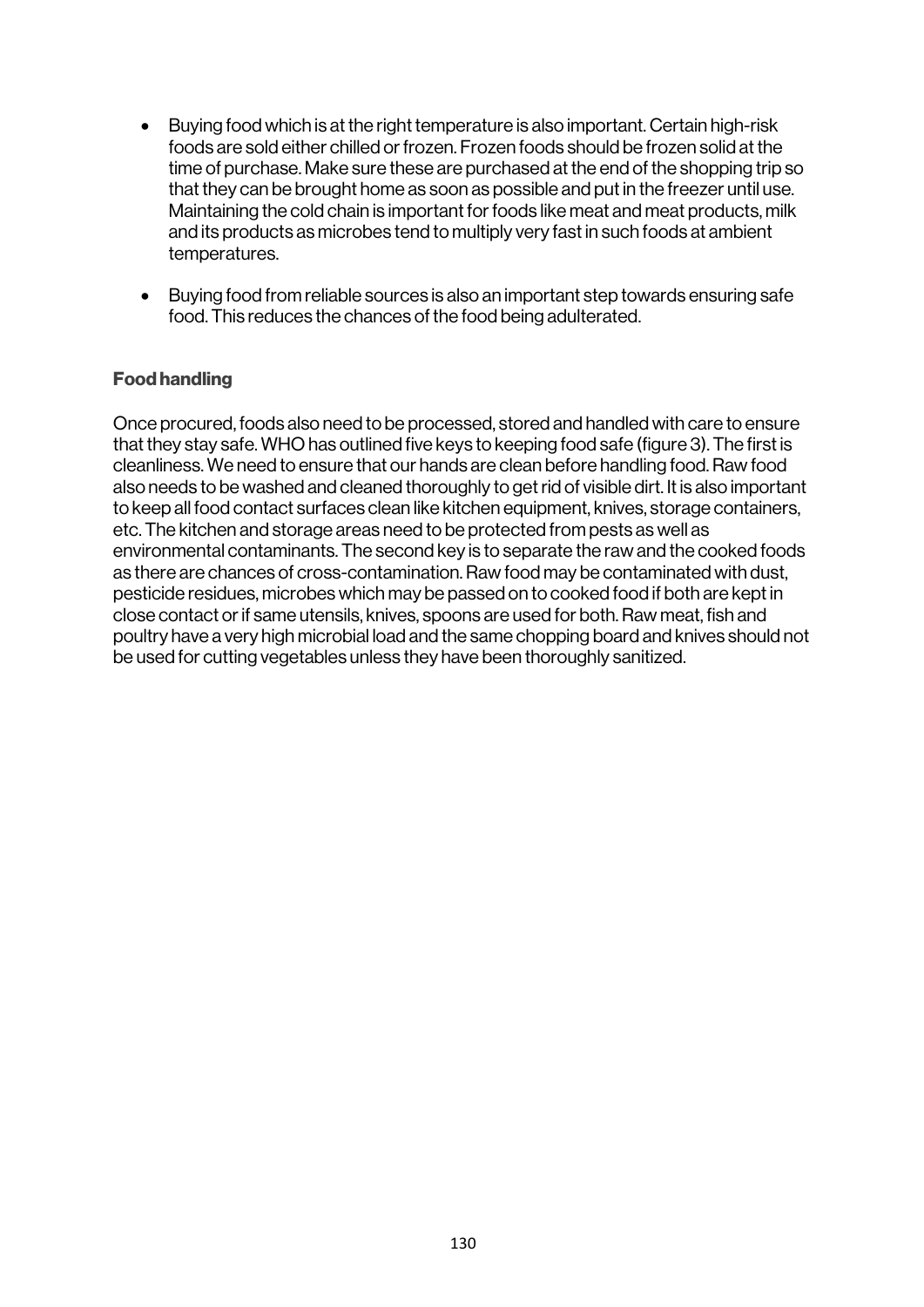

Keep Clean • Wash your hands before handling food and often during food preparation • Wash your hands after going to the toilet • Wash and sanitize all surfaces and equipment used for food preparation • Protect kitchen areas and food from insects, pests and other animals Separate raw and cooked foods



• Separate raw meat, poultry and seafood from other foods • Use separate equipment and utensils such as knives and cutting boards for handling raw foods • Store food in containers to avoid contact between raw and prepared foods Cook thoroughly



- Cook food thoroughly, especially meat, poultry, eggs and seafood
- Bring foods like soups and stews to boiling to make sure that they have reached 70°C. For meat and poultry, make sure that juices are clear, not pink. Ideally, use a thermometer
- Reheat cooked food thoroughly



Keep food at safe temperatures

- Do not leave cooked food at room temperature for more than 2 hours
- Refrigerate promptly all cooked and perishable food (preferably below 5°C)
- Keep cooked food piping hot (more than 60°C) prior to serving
- Do not store food too long even in the refrigerator • Do not thaw frozen food at room temperature



Use safe water or treat it to make it safe • Select fresh and wholesome foods • Choose foods processed for safety, such as pasteurized milk • Wash fruits and vegetables, especially if eaten raw • Do not use food beyond its expiry date

*Figure 9. 3: Five Keys to Keeping Food Safe (WHO)*

Food needs to be cooked thoroughly to destroy any disease-causing microbes which may have been present in the food even after washing and cleaning. The core temperature of the food should reach beyond 70ºC, preferably 75ºC in tropical climates to ensure that all pathogens have been destroyed. Previously cooked food which had been refrigerated needs to be reheated to this temperature before consumption. All food should be stored at appropriate temperatures. The danger zone between which microbes are known to multiply rapidly is 5-65ºC. Hence foods which need to be kept cool should be refrigerated and kept below 5 ºC. Raw flesh foods are best kept frozen at below -18 ºC. When it is time to cook or consume frozen food, thawing should either be done in a microwave or under running tap water. Never leave the frozen food at room temperature to thaw. This encourages the growth of microbes. Once thawed the food should not be refrozen again because the microbial load has now increased, probably to dangerous levels. Hence it is advisable to freeze foods in packets or containers which contain amounts which are likely to be consumed by the family in one sitting. Cooked foods should not be left at room temperature for more than 2 hours. If the food is to be served hot after a few hours, it can also be kept hot (like in a bain-marie) above 65 ºC.

To begin with, it is important to procure good quality raw ingredients from reliable sources. Packaged food products need to be checked for their best before/expiry dates. Storage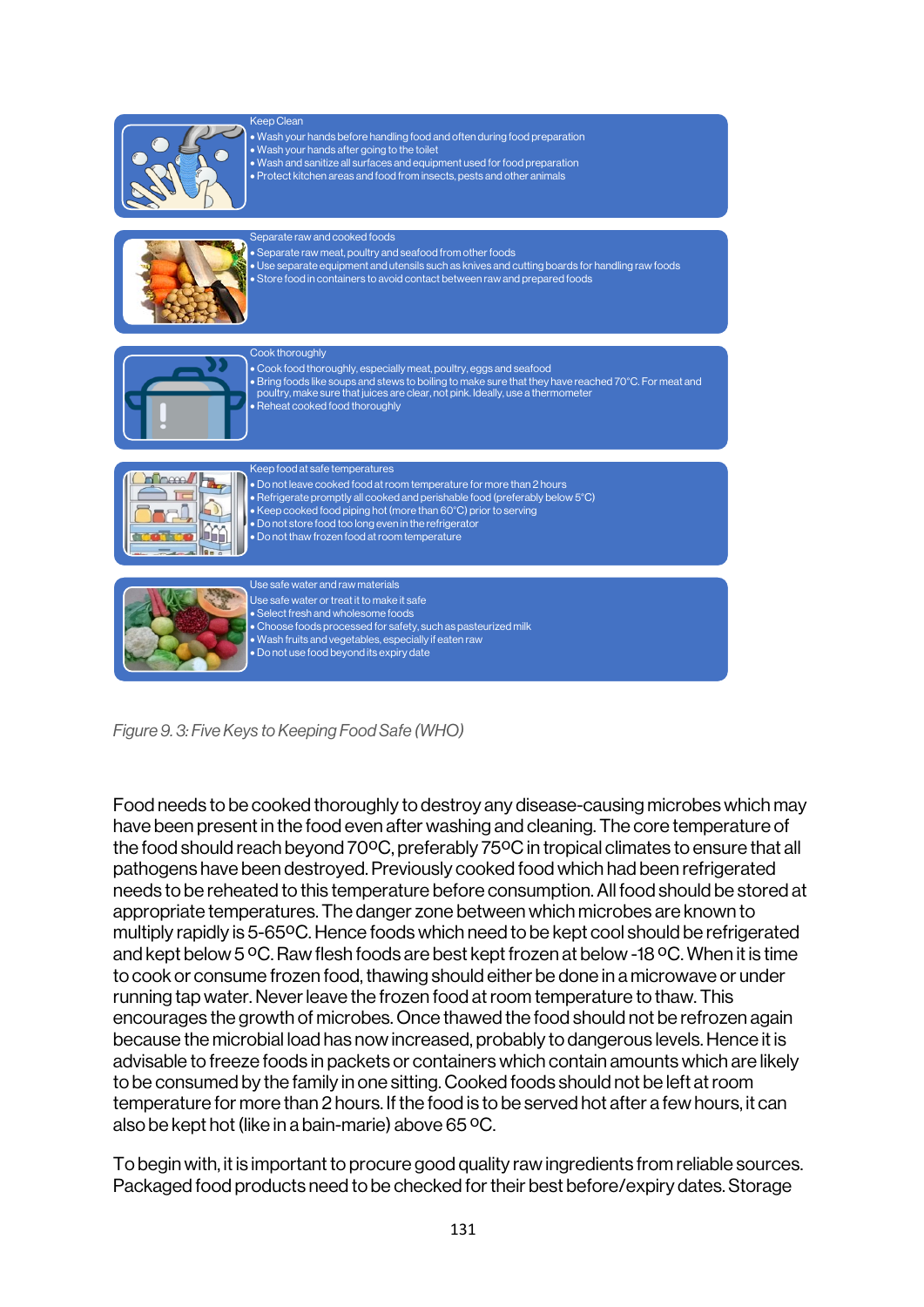instructions by manufacturers mentioned on food labels should be read and followed. Potable water should be used to clean the fruits, vegetables, flesh foods before consumption, cooking or storage.

## Waste disposal

Households generate waste which needs to be disposed of responsibly. It is important to segregate waste so that it can be sent further for appropriate disposal (figure 4). For instance, food scraps, peels, inedible portions of fruits and vegetables, eggshells, bones, and such other organic matter can be used in homes or colonies itself for making compost. It can also be safely sent to landfills. Other waste like packaging material - paper, cardboard, plastic, tin, etc. needs to be recycled and reused. Waste bins in the kitchen should have tight fitting lids. There should be separate waste bins for biodegradable waste (vegetable matter, paper so that it may be composted later) and recyclable waste (polythene, cardboard, glass, etc.). These bins should be emptied daily and kept thoroughly clean and covered so that they don't attract pests. They would also need to be disinfected regularly and the area kept odour free by not letting garbage spill or accumulate for long. Avoid throwing solid waste into drains as they tend to get choked and result in backflows. Keep sinks and drains clean. Drains should have traps or covers which do not permit entry of pests like cockroaches or rats.



*Figure 9. 4: Waste Segregation for Better Disposal*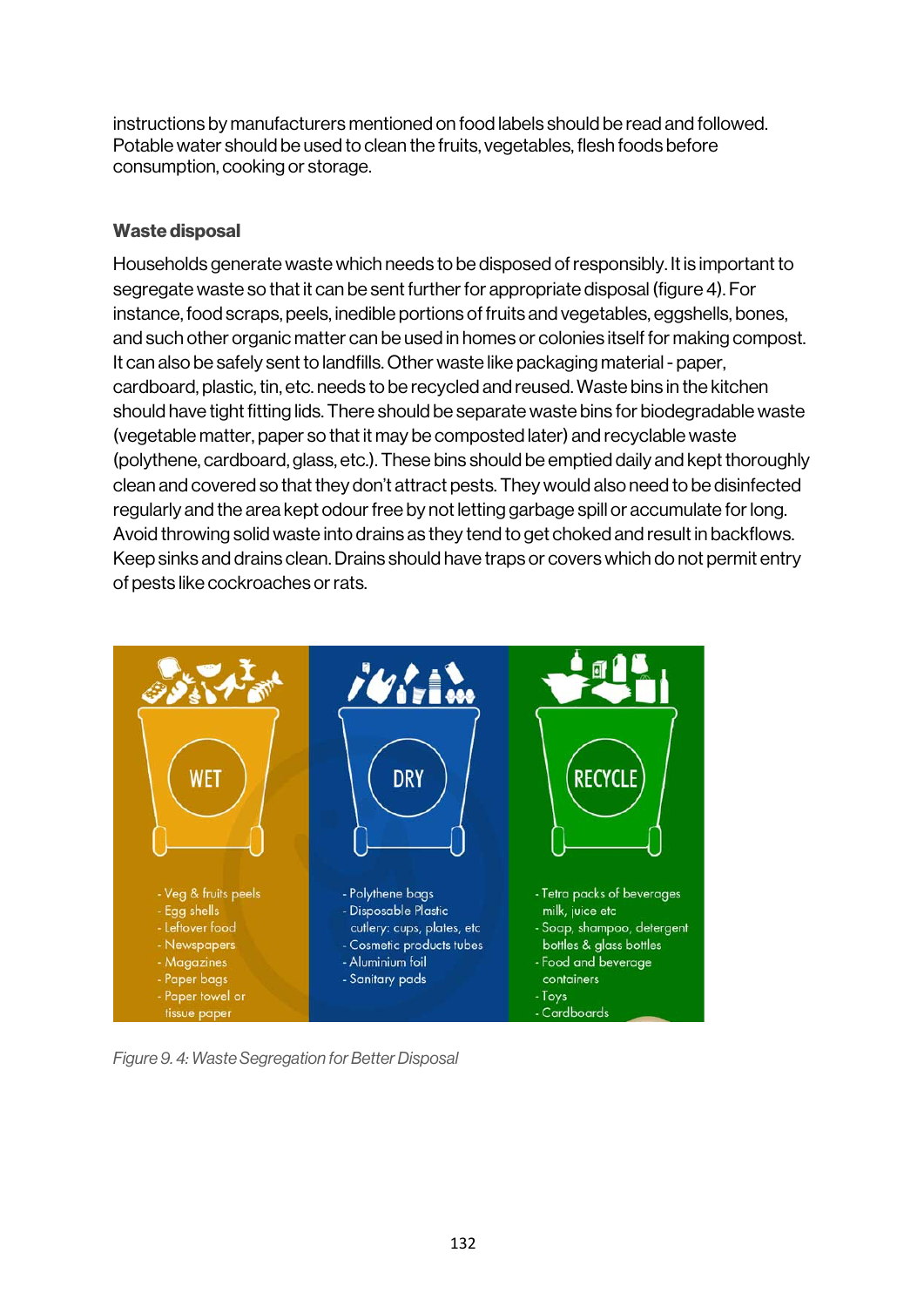## Food Safety Practices Outside Home

Changing lifestyles and eating patterns coupled with increase in purchasing power have led to an increase in the number of people eating outside home. Meals prepared in restaurants, fast food outlets and street food are gaining popularity. This has led to mushrooming of several small and large-scale catering units. This has raised the concern related to food hygiene and safety.

## Major concerns in food service sector

Food safety lapses can have disastrous consequences resulting in food poisoning outbreaks and monetary losses for the FBO as well as the consumer. For the FBO it may be loss of business and getting stuck in legal proceedings against them, but for the consumer it leads to loss of wages due to absence from work coupled with medical expenses. In each type of FBO there may be different concerns regarding food safety (Table 1). Irrespective of the size of the operations of any food business, the basic principles of ensuring safe food remain the same. The Codex has outlined the essential principles of food hygiene applicable throughout the food chain and has indicated how these principles should be implemented to ensure safety of food from the 'farm to the table'. FSSAI has also developed Food Safety Management System (FSMS) Guidance Documents which have been described in the previous chapter.

To ensure food safety in an establishment, one needs to consider various features starting with the selection of site where the unit will be set up, to the design of the premises. In the premises, the design of the kitchen is of primary importance - the layout of the kitchen, i.e. area where the food will be stored, prepared and served, the drainage and waste disposal facility, and provisions for protection from pests.

Food service establishments can be temporary/mobile units or those which are fixed and so more or less permanent. A mobile food service establishment like a van, pushcart or even a movable stand, is a self-contained food unit which prepares and serves food to consumers. Street food vendors come under this category. A fixed food service establishment on the other hand operates at a specific location and probably has all the basic facilities like water supply, electricity, waste disposal system, etc. In contrast, these facilities are mostly not available in mobile units. Fixed establishments include canteens, restaurants, cafes, as well as food served in institutions like hostels, hospitals, schools, etc. A temporary food service establishment is usually one which sets up operation for a fixed number of days at a location- usually at a fair, or gathering for a festival, exhibition, or any other celebration/event. These units may be supplied with the basic amenities (water, electricity, waste disposal) during the event organized so that they can function smoothly.

With a surge in people travelling for business or pleasure, there is a focus on providing them with safe food during their long journeys by bus or train (wheels), airlines (wings) and ships (waves). Some of these journeys may last for a few days. Contaminated food can lead to serious food poisoning affecting several people at the same time. For railway and airplane journeys the food is generally prepared in advance. Care needs to be taken that this preparation is not too much in advance. Food should be fresh when loaded on trains or airplanes. Sometimes the food is served within a few hours of the journey, however in some long- distance flights, the food may be served 10-12 hours later. And if, trains or flights are delayed, the freshness of the food is further compromised. To ensure that the food remains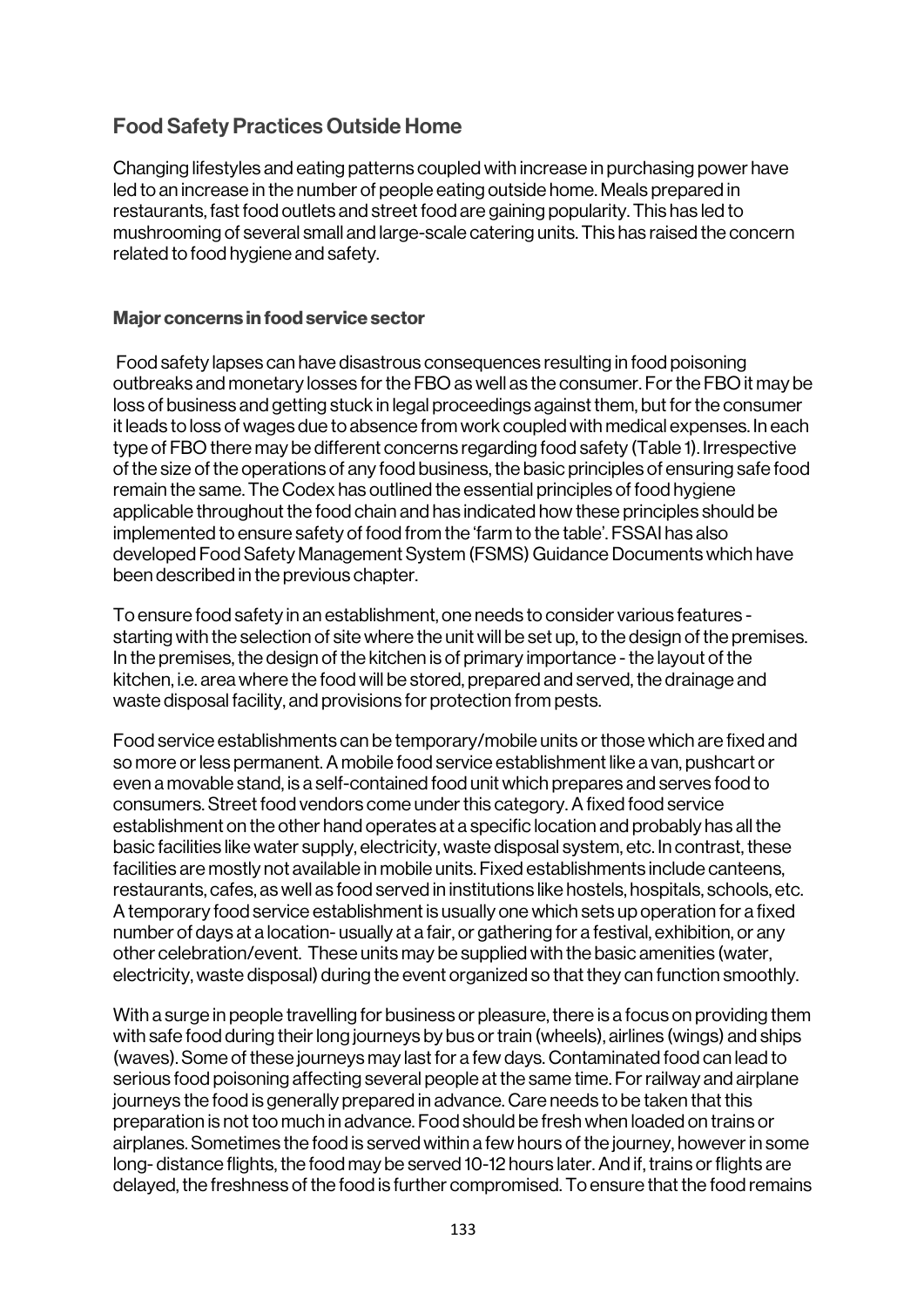safe, adequate cool and hot storage facilities should be available on board. The food should be kept safely packaged and unexposed to contaminants and pests. Only safe packaging material should be used which does not introduce chemical contaminants into the food. Also, safe potable water should be served. Maximum care must be taken for the quality of ice, which should be prepared using potable water and handled carefully.

Journeys on ships may last much longer – a few days to a few weeks. It is not possible for all food to be cooked in advance; hence ships have proper fully functional kitchens like any other hotel or restaurant. They need to follow the same principles of hygiene and sanitation as other food service establishments with proper storage facilities, food processing areas, cleaning areas and well-trained personnel.

| <b>School Meals and Canteens</b> | Children are the vulnerable population. It is essential that food    |
|----------------------------------|----------------------------------------------------------------------|
|                                  | prepared is safe and hygienic. The common issues in school meal      |
|                                  | service are:                                                         |
|                                  | Lack of knowledge about food hygiene and safety.                     |
|                                  | Lack of food grade equipment, utensils and cutlery                   |
|                                  | Use of artificial colours and flavours to make food attractive.      |
| Restaurants, Cafeteria           | Restaurants and cafeteria are most common places to eat              |
|                                  | nowadays. It is essential that the food hygiene and safety practices |
|                                  | are followed. Some issues in restaurants and cafeteria are:          |
|                                  | Inadequate space for food preparation area                           |
|                                  | Lack of food hygiene and safety knowledge                            |
|                                  | Improper handling of food                                            |
|                                  | Temperature abuse                                                    |
|                                  |                                                                      |
| Dhabas, Street Food, Food        | These are majorly part of unorganised sector. There is complete      |
| Trucks, etc.                     | lack of awareness about food hygiene and safety. The key issues in   |
|                                  | such businesses are:                                                 |
|                                  | Do not have FSSAI registration                                       |
|                                  | Can be exposed to environmental pollution                            |
|                                  | Lack adequate structures, fitting and designs                        |
|                                  | Use of non-food grade equipment, dirty dusters, etc.                 |
|                                  | Lack of food hygiene and safety knowledge                            |
|                                  | Improper handling of food                                            |
|                                  | Temperature abuse                                                    |

*Table 9. 1:Concerns regarding food safety in different types of FBOs*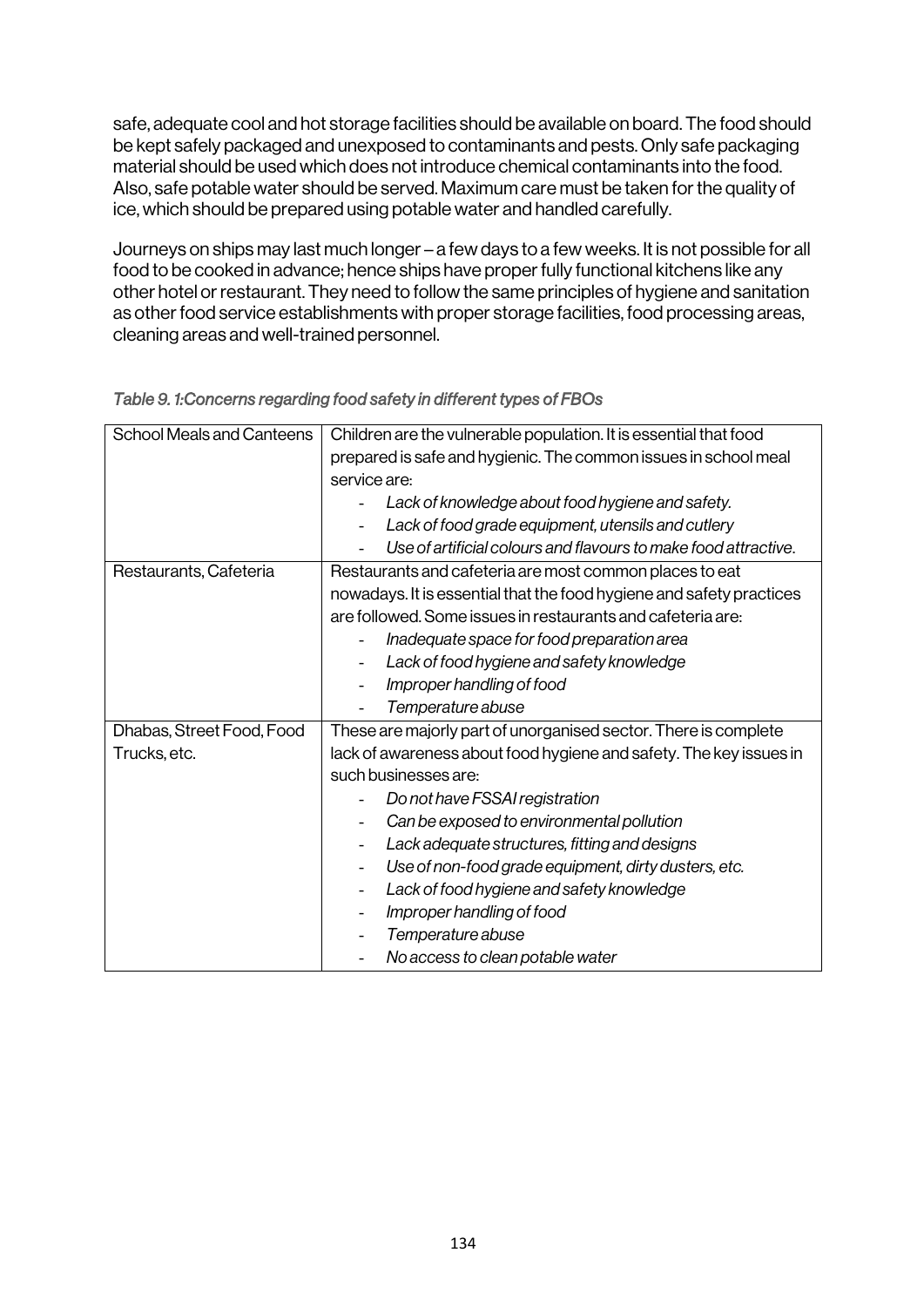## Food hygiene and safety practices

It is essential that food prepared is safe and hygienic for consumption. Essential food hygiene and safety practices have been briefly described below:

- 1. *Location and Surrounding:* The food premise should be located away from the sources of environmental contamination. If that is not possible then suitable measures must be adopted to protect food service establishments from the source of contamination.
- 2. *Layout:* The food preparation area, stores, service area, waste disposal area, employee facilities, etc. should be designed in such a way that food prepared is protected from contamination.
- *3. Structures and Fittings* such as floors, walls, ceilings, doors and windows should be made of impervious, non-toxic, and easy to clean material. There should be no cracks or crevices, gaps and flaking of paints. Windows should be covered with mesh. There should be adequate lighting (shatter proof lights), ventilation in the food preparation area.
- *4. Food Procurement and Storage:* Food should be procured from FSSAI licensed vendor. Food should be received at the right temperature-frozen foods should be at -18ºC while foods to be kept in refrigeration should be received chilled at temperatures below 5ºC. They should be stored in clean, food grade containers at the required temperatures. There should be adequate space, ventilation, lighting and temperature control facilities in the storage area. Food and non-food items, vegetarian and non- vegetarian food products should be segregated during storage.
- *5. Food Preparation:* There should be separate food grade equipment for food preparation of vegetarian and non-vegetarian foods. There should be adequate supply of clean potable water for washing food and equipment and, for food preparation. Food should be thoroughly cooked/reheated above 75°C (core temperature) before serving.
- *6. Service and Display:* Clean, food grade utensils and cutlery should be used for food service and display. Hot food should be held at 60°C or above while cold food should be held at  $5^{\circ}$ C or below.
- *7. Packaging and Transportation*: Food grade packaging material and containers should be used while food packaging and transportation. Transport or delivery vehicle should be clean and sanitized. It is preferable that food is held at adequate temperature i.e. hot food at 60°C or above and cold food at 5°C or below.
- 8. *Personal Hygiene:* Food handlers should go for annual medical check-ups and should be vaccinated for enteric diseases. They must maintain high level of hygiene standards which include bathing regularly, keeping hair, beard and nails trimmed, avoid wearing nail varnish, wear clean clothes/apron, cap and gloves (wherever necessary), wash hands after use of toilets, touching/scratching self, sneezing, coughing, etc. There should be adequate supply of hot and cold water, soap, clean towels and sanitizers. Food handlers should have separate changing area and toilets facilities.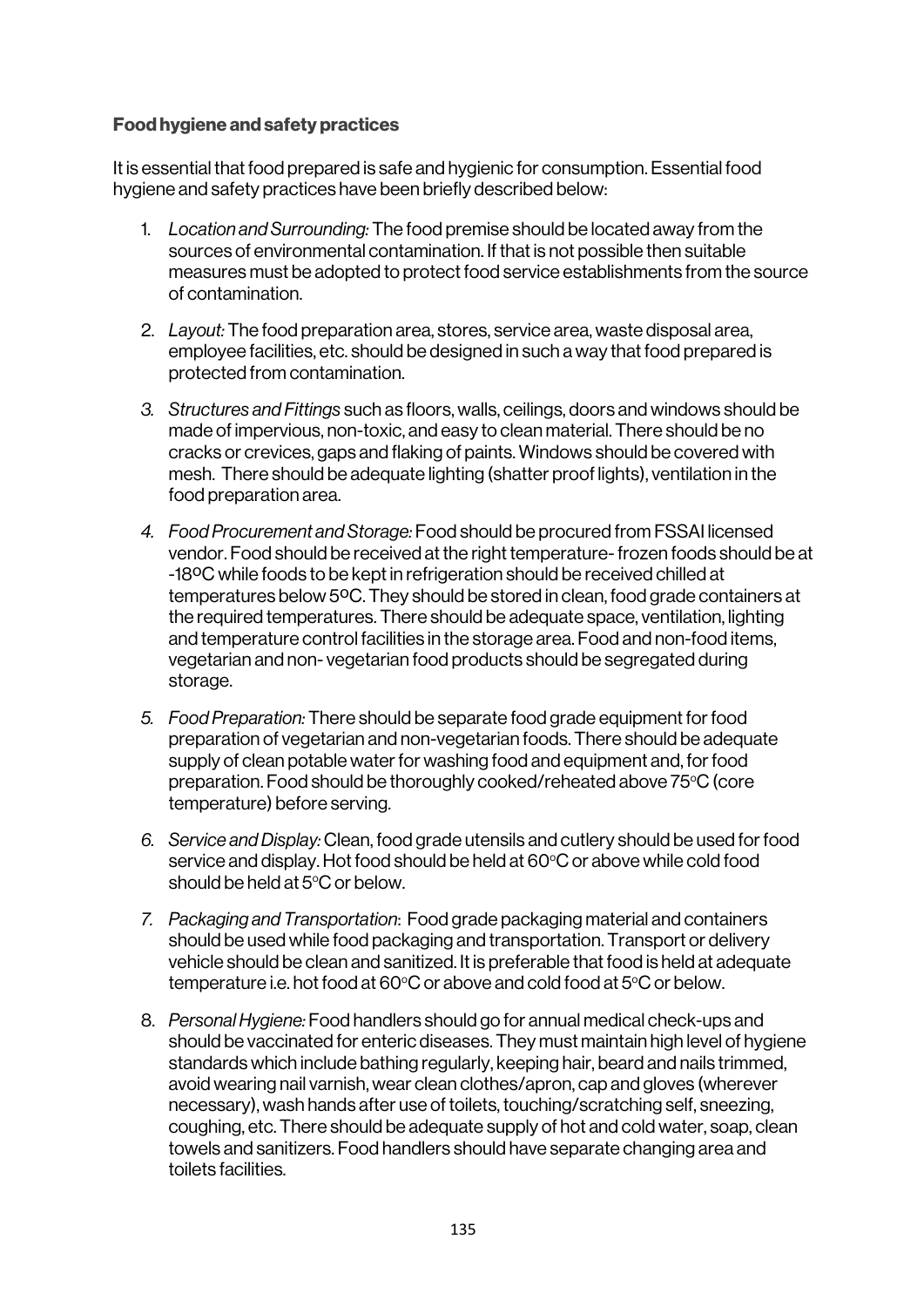9. *Cleaning and Maintenance:* The food premise (floors, drains, walls, fittings), equipment and cutlery should be thoroughly cleaned after use or end of food processing. There should be adequate facility for hot and cold potable water. The waste should also be disposed regularly from the food premise.

## Tools to ensure food safety

Food safety can be ensured only when every stakeholder plays their respective role responsibly. For example, an FBO must be self-compliant and make available safe food for the consumers. At the same time, consumer should be aware about what to look for in an FBO and how to select safe food. Consumer organizations need to undertake drives to educate the consumer as well as FBOs about food hygiene and keeping the consumer safe.

FSSAI has devised three major initiatives, which can be used by the FBO and consumer as a powerful tool to ensure food safety. You were introduced to these in the previous chapter. Let us learn about these in greater detail.

## Hygiene rating

It is an online, transparent rating process aimed at empowering consumers to make an informed choice when they eat out and encourage businesses to ensure hygiene standards.

It is a user-friendly, technology-driven scheme where food service establishments are given a score (between five to one) as per their hygiene and food safety compliance. The businesses can display that they are a Right Place to Eat through stickers and thus promote their business. The consumer can judge whether it is a safe place to eat by looking at the rating of the food service establishment.

Following steps are involved in obtaining a Hygiene Rating:

- 1. Self-Assessment by FBO– The FBO should log-in to Serve Safe Portal with (FLRS) Login ID and password. After the login, self-assess food safety compliance on parameters mentioned on the Hygiene Rating Checklist.
- 2. Verification Process– The FBO will have an option to choose from the empaneled Hygiene Rating Auditing Agency (HRAA)/ Food Safety Department, which will then visit and inspect the premises for food safety compliance. The Food Safety Officer (FSO)/Auditor will submit the report on Serve Safe Portal.
- 3. Generation and Display of Hygiene Rating Once verification process is complete, FBO can download the Hygiene Rating Certificate and display where it is visible to the consumers.
- 4. Overall monitoring by regulatory staff The regulatory staff from State or Central authority will be responsible to ensure that the Hygiene Rating of a food service establishment is done in an ethical manner.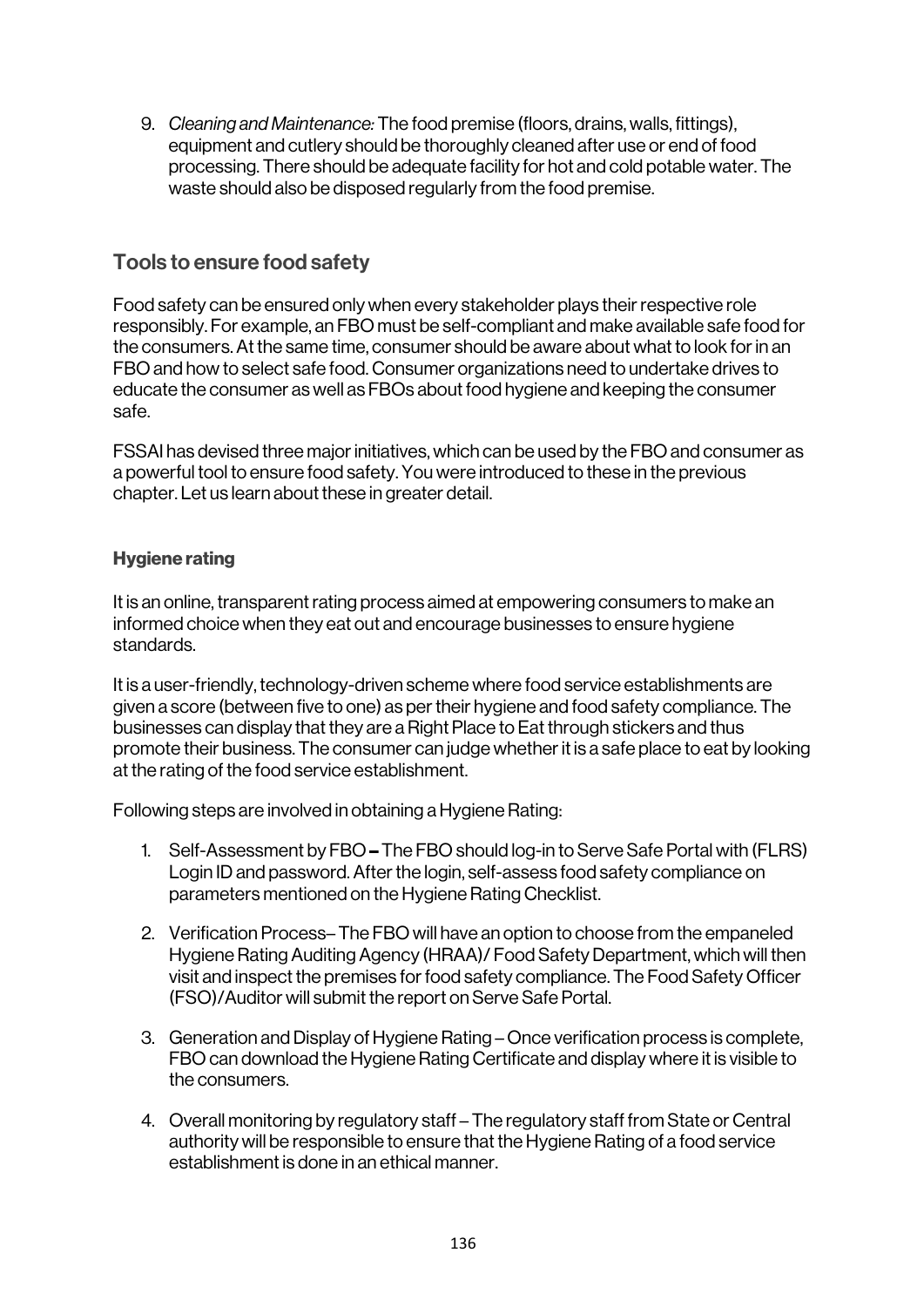## Food safety training and certification

In terms of section 16(3) h of the Food Safety and Standards Act 2006, the Food Safety and Standards Authority of India (FSSAI) has to ensure training of persons who are or intend to become involved in food businesses, whether as food business operators or employees or otherwise. It is accordingly desired that -

- a. All food businesses having central licences or state licenses should have at least one trained and certified food safety supervisor for every 25 food-handlers or part thereof on all their premises.
- b. These supervisors should in turn carry out periodic onsite training of all food handlers, at least on quarterly basis and maintain record thereof for food safety audit and inspections.
- c. Food handlers in all petty food businesses that are registered should be trained and certified.

Following training courses have been designed for the purpose –

**Level 1: Basic:** (5 Courses of 4 to 6 hours duration over 1 or 2 days) - (1) Street Food Vending, (2) Catering, (3) Manufacturing / Processing, (4) Storage & Transport, and (5) Retail & Distribution

**Level 2: Advanced:** (4 Courses of 8 hours duration over 1 or 2 days) - (1) Catering (2) Manufacturing / Processing, (3) Storage & Transport, and (4) Retail & Distribution

Level 3: Special: (8 Courses of 4 hours duration on 1 day)- (1) Milk & Milk Products, (2) Poultry Meat & Poultry Products, (3) Animal Meat & Meat Products, (4) Fish & Sea Food, (5) Packaged Water, (6) Bakery,(7) Edible oil, (8) Health Supplements & Nutraceuticals.

FoSTaC Plus: (2 Courses of 8 hours duration on 1 day or 2 days)-(1) Start-Ups, (2) Organic Food Business.

Additional training courses including customised courses could be introduced in due course as the need arises. Currently, courses are being offered on face to face mode, while this would be continued, but subject to availability of credible training partners, some of the courses could be allowed through online mode as well.

FSSAI has created training content for the above courses. The same is currently available in English and is being translated in Hindi and 10 regional languages.

FSSAI has taken on partners who are providing training. Training partners include -

- 1. Big food businesses (central licensees and big state licensees)
- 2. Academic and Vocational Institutions
- 3. National Skill Development Corporation (NSDC), Sector Skill Councils (SSCs) and State Skill Development Missions.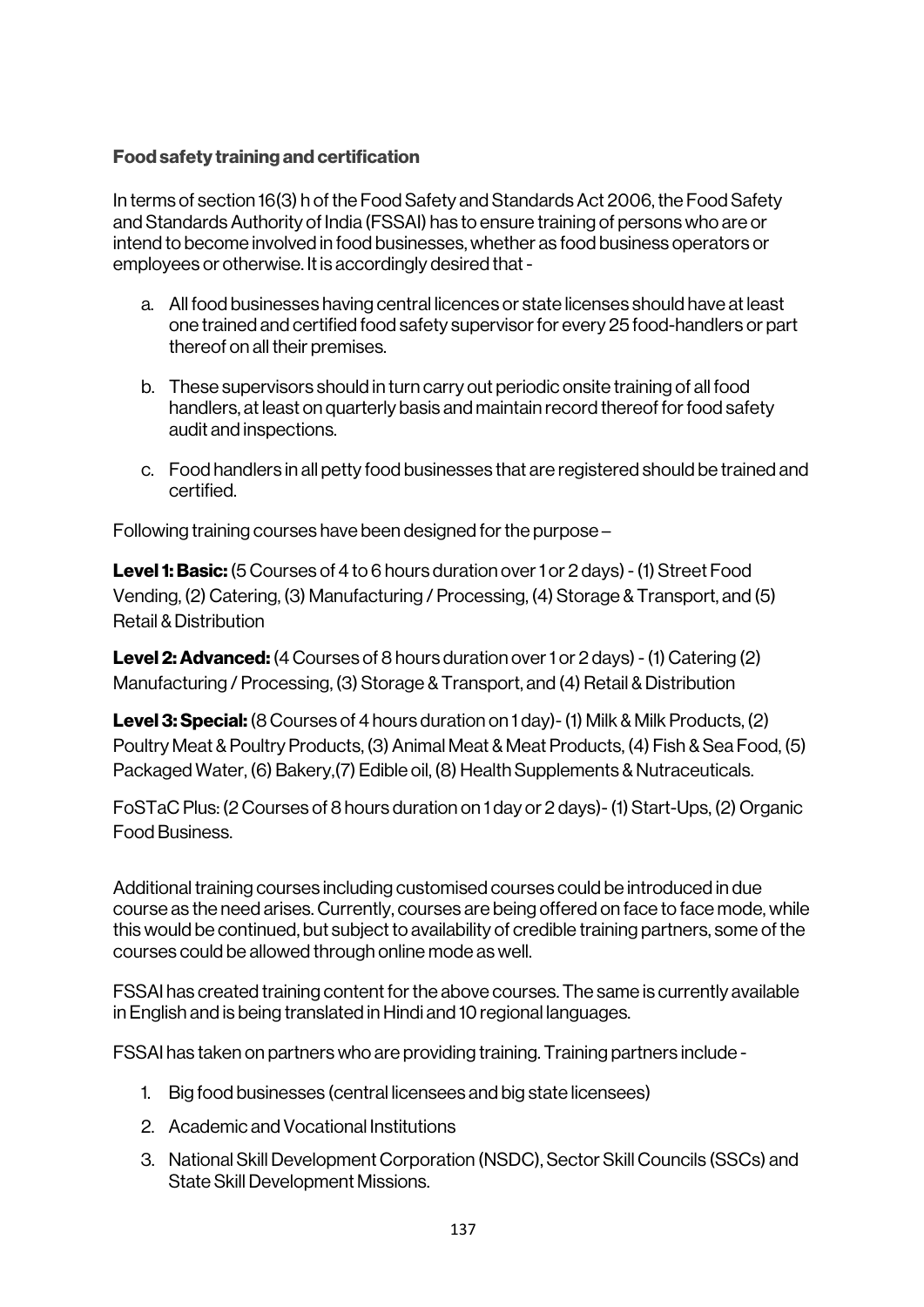- 4. Training agencies approved under other government schemes
- 5. Industry Associations, Scientific and Technology Associations
- 6. Civil Society Organisations

It is desired that big food businesses, particularly all with central licenses and bigger ones with state licenses should take responsibility of training and certification of food safety supervisors and food handlers in their own premises and of the suppliers, distributors, retailers and transporters in their entire food value chain.

Each State/UT would identify resource persons, master trainers and trainers from food businesses, food technology, home science and nutrition colleges / universities, industry associations, consumer organisations and individual experts and professionals.

FSSAI has established the FoSTaC platform (available at https://fostac.fssai.gov.in/) to manage the entire food safety training and certification system.

## Consumer complaint handling

Food Safety Connect is an initiative of FSSAI to develop a credible and robust information and feedback mechanism across various channels to create a responsive ecosystem to bring each citizen on-board to share their concerns regarding food safety violations.

This "Food Safety Connect" initiative allows a consumer to share their concerns, know their rights and track Food Business Operators license/registration certificate authenticity. The main objective of this initiative is to ensure satisfactory and timely redressal of concern and to create a robust ecosystem of ensuring food safety in the country.

If a consumer has a food concern/complaint and is looking for the right person to contact, the following steps need to be followed:

- STEP 1: Identify type of food and the problem observed
- STEP 2: Identify the recommended practices not followed under the premises
- STEP 3: Identify the Outlet or Product Brand Name and provide address of the Seller/Outlet of the product

Once all the details are provided, the concern will be shared with the nearest Food Safety Officer for further follow up.

Thus, in order to ensure safe food for consumers, food hygiene must be maintained at home as well as at all food service establishments. It is important to know how safe and good quality foods should be selected. It is also important to handle food safely and ensure safe disposal of waste. Lack of adequate infrastructure and knowledge of safe food handling practices among food service establishments, especially the small-scale food businesses and street food vendors, raises special concerns. Hygiene rating, training and certification of food handlers and safety supervisors, and a consumer connect mechanism are some of the initiatives introduced by the Food Regulatory Authority of India to improve the food safety scenario of the country.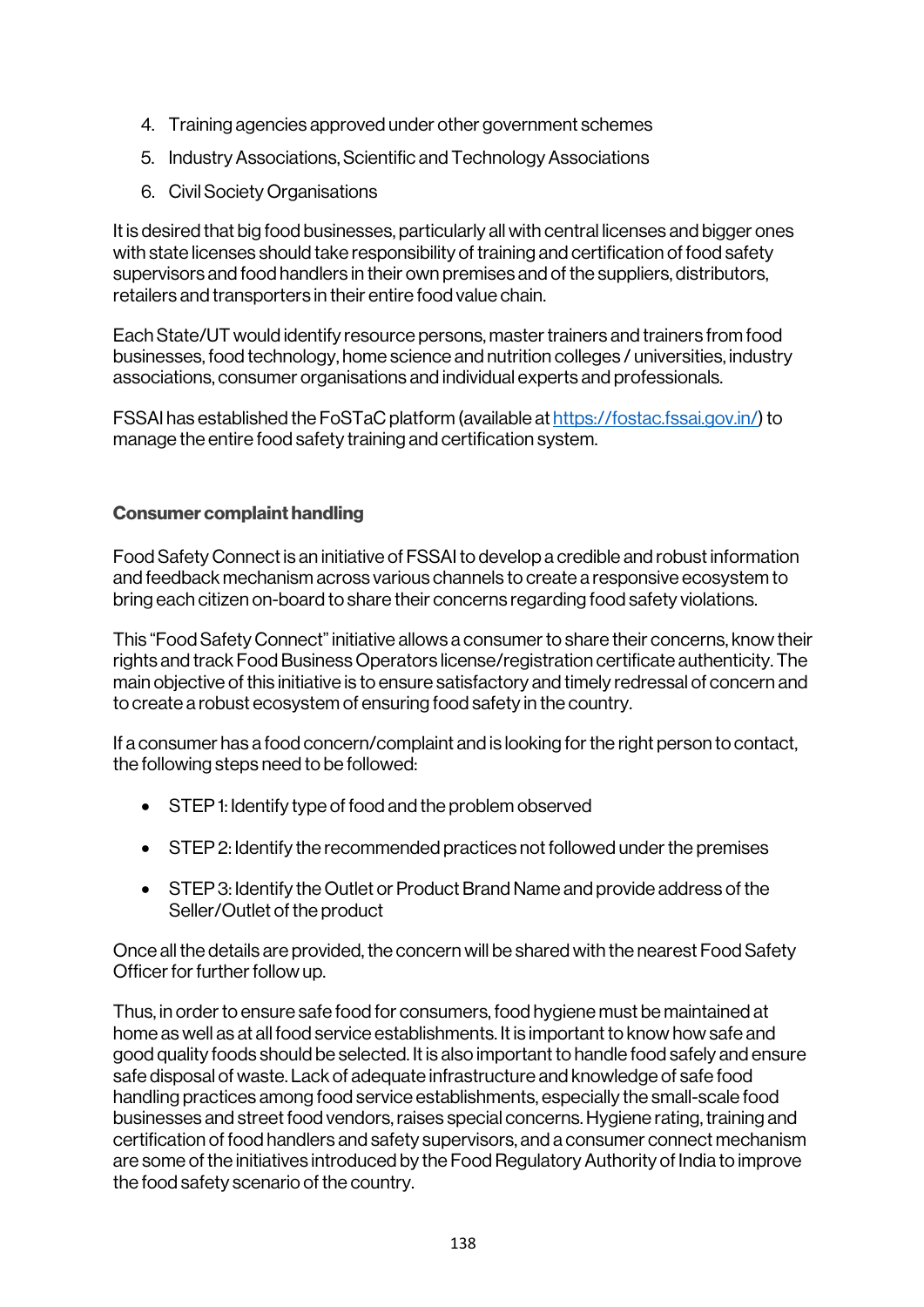## **Summary**

- Unsafe food and poor diet create a vicious cycle of disease and malnutrition. All stakeholders of a food ecosystem need to be aware about keeping food safe.
- Food safety can be ensured at the household level by being mindful of personal hygiene, selection of right food, proper food handling and waste disposal.
- Food adulteration is a menace and one needs to be aware of the common adulterants added to our foods, foods which are likely to be adulterated and simple tests for detection of adulteration which can be done at the household level.
- Consumers need to look for certain features before buying different types of foods. Labels must be examined carefully for best before/expiry date, quality marks (ISI, AGMARK), storage instructions and ingredients.
- Once procured, foods also need to be processed, stored and handled with care to ensure that they stay safe. WHO has outlined five keys to keeping food safe – keep clean, separate raw and cooked foods, cook thoroughly, keep food at safe temperatures and use safe water and raw materials.
- It is important to segregate waste (wet, dry and recyclable waste) so that it can be sent further for appropriate disposal.
- With the mushrooming of large and small scale food service establishments including street food vending, there is a serious concern regarding safety of the food served.
- It is important to ensure that the location and infrastructure of the food preparation area is suitable. The kitchen layout and design should also ensure smooth flow of operations with minimum chances of contamination. Drainage and waste disposal facility should also be as per norms laid in the Food Safety Management System (FSMS) Guidance Documents.
- There should be separate food grade equipment for preparation of vegetarian and non-vegetarian foods. There should be an adequate supply of clean potable water for washing food and equipment and, for food preparation.
- Clean, food grade utensils and cutlery should be used for food service and display. Hot food should be held at 60°C or above while cold food should be held at 5°C or below.
- Cleaning and sanitization of premises and maintenance of good personal hygiene levels is also vital.
- Consumer organizations need to undertake drives to educate the consumer as well as FBOs about food hygiene and keeping the consumer safe.
- Hygiene ratings will help consumers make appropriate food choices.
- Food safety training and certification (FoSTaC) of FBOs will help in empowering the FBOs in serving safe food.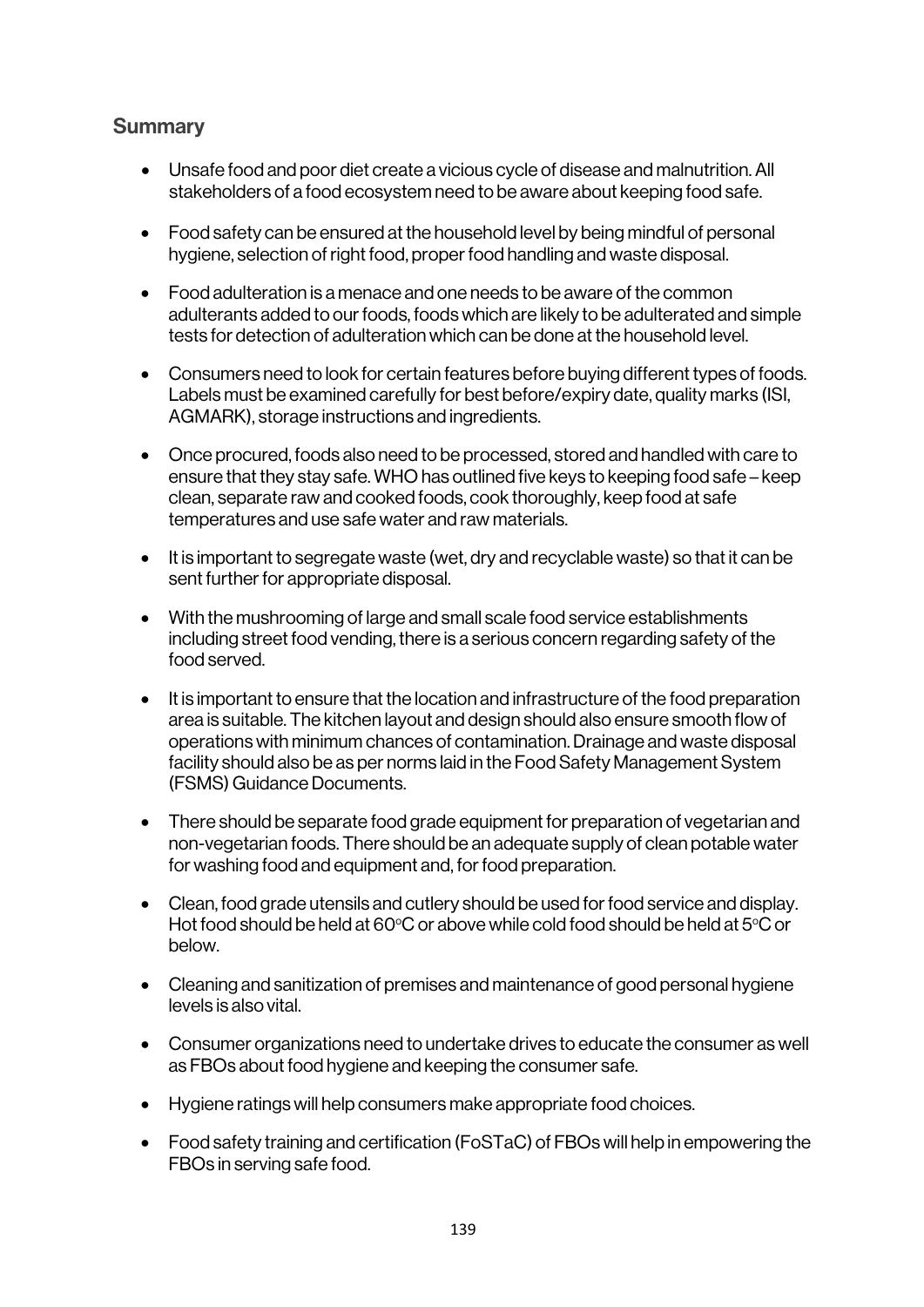- Basic, Advanced and Special training courses are offered by FSSAI through Training Partners suitable for different kinds of FBOs.
- The consumer has been further empowered to raise grievances against FBOs who are selling unsafe food.

## Key Words

- Ecosystem the set of elements, living and non-living, that interact, over time, within a defined locale.
- FLRS: Food Licensing and Registration System, an online system to facilitate FBOs in India to apply for License/ Registration certificate and for tracking their applications during processing.
- Food Safety Connect- an initiative of FSSAI to develop a credible and robust information and feedback mechanism and to bring each citizen on-board to share their concerns regarding food safety violations
- FoSTaC Food Safety Training and Certification, a large-scale training and capacity building programme for food handlers
- HRAA -Hygiene Rating Auditing Agency
- Hygiene rating an online, transparent rating process aimed at empowering consumers to make an informed choice when they eat out and encourage businesses to ensure hygiene standards.

## Exercises

- 1. Explain why food safety education is important for both the consumers and FBOs.
- 2. Discuss the points to be kept in mind by individuals to ensure that they don't become a source of contamination for food cooked at home (*Hint: Maintain personal hygiene*).
- 3. Describe how you will select safe and wholesome ingredients for cooking meals at home.
- 4. What are the five keys to keeping food safe? Discuss with reference to the guidelines given by WHO.
- 5. Why is waste segregation and proper disposal important?
- 6. What are the major concerns regarding food safety in the food service sector?
- 7. List some essential food hygiene and safety practices for FBOs.
- 8. Discuss some tools for ensuring supply of safe food by FBOs.